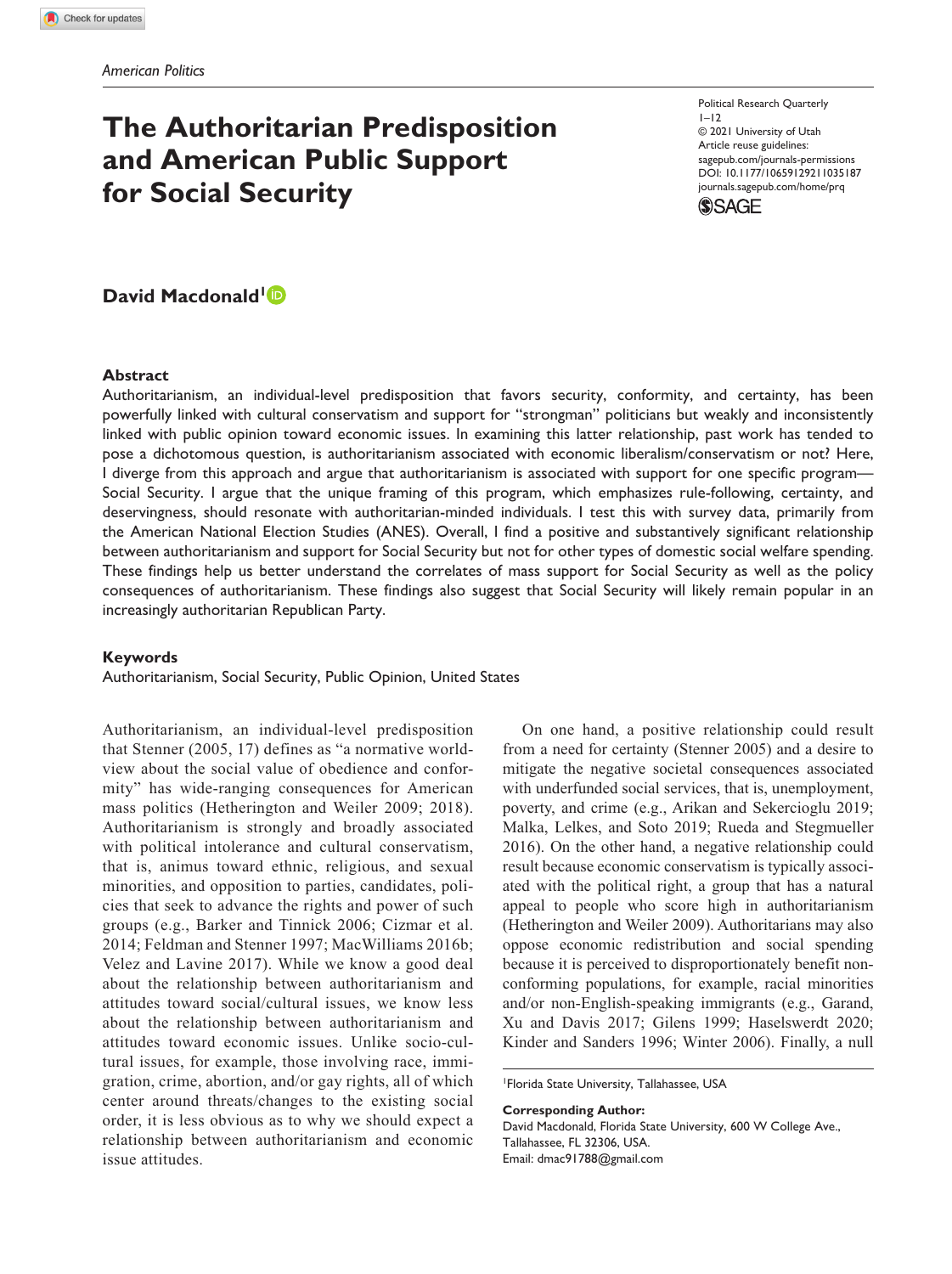relationship could result because economics are simply, as Hetherington and Weiler (2009, 30) argue, "nonauthoritarian" issues.

Past work in the United States has posed a dichotomous question, is authoritarianism associated with economic liberalism/conservatism or not, and has found either a null relationship (Cizmar et al. 2014), or a negative one, conditional on political sophistication (Johnston, Federico, and Lavine 2017).<sup>1</sup> However, because different types of government spending evoke varying frames and target groups (Schneider and Ingram 1993), I argue that a superior approach is to examine *which* programs are linked with authoritarianism and which are not.

I do this here, arguing that authoritarianism is not linked with support for/opposition to economic liberalism writ large, but rather with support for one specific type of government spending—programs that benefit deserving, conforming, and rule-following populations *and* protect people from economic insecurity and uncertainty. In the United States, the program most strongly associated with these themes is Social Security. Elite discourse surrounding this program tends to focus on frames such as "rulefollowing" and "deservingness," and touts the program as "insurance" against the vulnerabilities associated with old age and retirement (Beechey 2016; Winter 2006). I argue that such frames should resonate with people who score higher in authoritarianism. Accordingly, we should expect to observe a uniquely positive relationship (relative to other spending programs and economic policies) between authoritarianism and support for Social Security.

I test this with nationally representative survey data, primarily from the American National Election Studies (ANES). Overall, I find that authoritarianism has a positive, robust, and substantively significant relationship with support for spending on Social Security. In contrast, I find that authoritarianism is neither positively nor consistently linked with support for spending on other domestic programs. Overall, these findings help us to better understand the correlates of mass support for Social Security as well as the policy consequences of authoritarianism.

# **How and Why Authoritarianism Shapes Public Opinion Toward Social Security**

Social Security, the crown jewel of the New Deal, has long been portrayed as an "insurance program" that protects people during a vulnerable period in their lives and as an "earned benefit" that is conferred upon deserving populations in exchange for a lifetime of rule-following and hard work (Beechey 2016; Campbell 2002; Winter 2006). In contrast to other domestic spending programs and economic policies, particularly those that purport to redistribute resources from the "haves" to the "havenots," I argue that Social Security uniquely emphasizes themes and frames, for example, security, certainty, rulefollowing, and deservingness that should appeal to authoritarian-minded citizens. Indeed, people who score higher in authoritarianism tend to favor social order, conformity, and rule-following and exhibit a psychological need for security and certainty (Hetherington and Weiler 2009; Stenner 2005).

I argue that the frames and rhetoric associated with Social Security, which emphasize "rule-following" and "certainty" (more so than other domestic economic programs/policies) should resonate with and appeal to people who score higher in authoritarianism. As evidence of how Social Security has been historically portrayed by political elites, I present relevant quotes from a series of U.S. presidents and senators from both political parties.

## *U.S. Presidents' Social Security Rhetoric*

Consider the following select quotes by eight U.S. presidents, four Democrats, and four Republicans, spanning seventy-five years. Despite their ideological differences, each of these presidents used language that emphasized themes such as hard work, security, certainty, deservingness, and rule-following when discussing Social Security.2

## *Franklin D. Roosevelt – 1935*

This social security measure gives at least some protection to thirty million of our citizens who will reap direct benefits through unemployment compensation, through old-age pensions and through increased services for the protection of children and the prevention of ill health. We can never insure one hundred percent of the population against one hundred percent of the hazards and vicissitudes of life, but we have tried to frame a law which will give some measure of protection to the average citizen and to his family against the loss of a job and against poverty-ridden old age.

#### *Dwight Eisenhower – 1953*

Retirement systems, by which individuals contribute to their own security according to their own respective abilities, have become an essential part of our economic and social life. These systems are but a reflection of the American heritage of sturdy self-reliance which has made our country strong and kept it free; the self-reliance without which we would have had no Pilgrim Fathers, no hardship-defying pioneers, and no eagerness today to push to ever widening horizons in every aspect of our national life. The Social Security program furnishes, on a national scale, the opportunity for our citizens, through that same self-reliance, to build the foundation for their security. We are resolved to extend that opportunity to millions of our citizens who heretofore have been unable to avail themselves of it.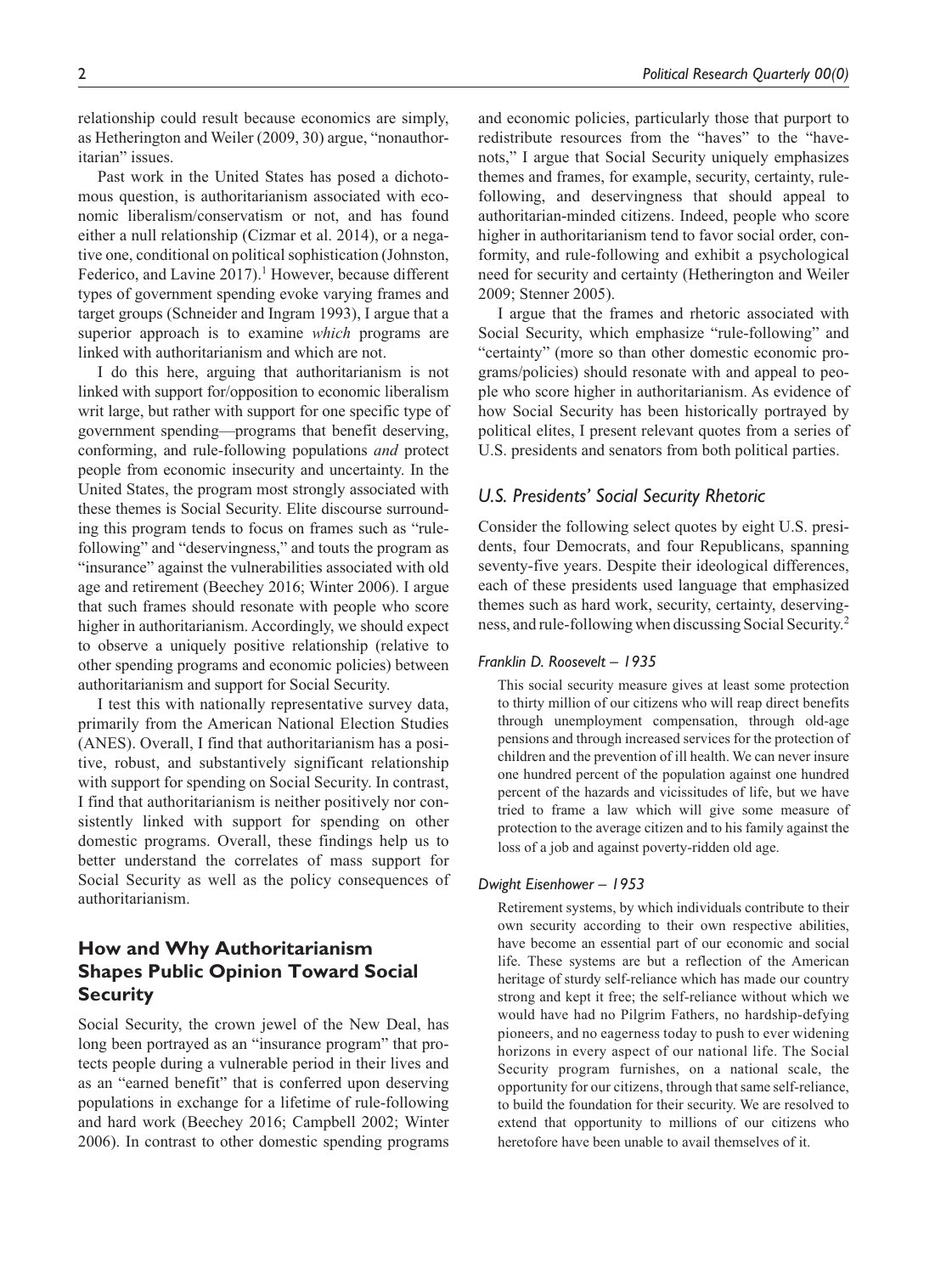#### *Lyndon B. Johnson – 1964*

Nearly thirty years ago, this nation took the first long step to meet the needs of its older citizens by adopting the Social Security program. Today, most Americans look toward retirement with some confidence that they will be able to meet their basic needs for food and shelter.

#### *Richard Nixon – 1969*

In the 34 years since the Social Security program was first established, it has become a central part of life for a growing number of Americans. Today approximately 25 million people are receiving cash payments from this source. Three-quarters of these are older Americans; the Social Security check generally represents the greater part of total income. Millions of younger people receive benefits under the disability or survivor provisions of Social Security.

#### *Ronald Reagan – 1983*

Our elderly need no longer fear that the checks they depend on will be stopped or reduced. These amendments protect them. Americans of middle age need no longer worry whether their career-long investment will pay off. These amendments guarantee it. And younger people can feel confident that social security will still be around when they need it to cushion their retirement.

#### *Bill Clinton – 1998*

Social Security, as many of you know from your own experience, and as all our panelists will be able to discuss in one way or the other, is more than a monthly check or an ID number. It represents a sacred trust among the generations. It represents a trust not only between grandparents, parents, and children, those in retirement and those that work, but also the able-bodied and those who are disabled. It is our obligation to one another, and it reflects our deepest values as Americans. And it must maintain a rock-solid guarantee.

## *George W. Bush – 2001*

Social Security is one of the greatest achievements of the American government and one of the deepest commitments to the American people. For more than six decades, it has protected our elderly against poverty and assured young people of a more secure future. It must continue to do this important work for decades to come.

### *Barack Obama – 2010*

Seventy-five years ago today, in the midst of the Great Depression, Franklin Roosevelt signed Social Security into law, laying a cornerstone in the foundation of America's middle class, and assuring generations of America's seniors that after a lifetime of hard work, they'd have a chance to retire with dignity. We have an obligation to keep that promise; to safeguard Social Security for our seniors, people with disabilities, and all Americans—today, tomorrow, and forever.

# *U.S. Senators' Framing of Social Security in 2005*

As further evidence, consider the following quotes by four U.S. senators, two Democrats, and two Republicans, during the 2005 congressional debate over then President George W. Bush's proposal to partially privatize Social Security (Beechey 2016). Despite sharp disagreements over President Bush's plan, all four of these senators touted the historic success of Social Security in reducing old-age poverty and used language emphasizing frames such as hard work, security, certainty, and rule-following.3

## *Harry Reid (D-NV)*

It promises Americans if they work hard, contribute, and play by the rules, they can retire and live in dignity, and their families will be protected if they become disabled or pass away. A third of the benefits paid out by Social Security are not, as my grandmother referred to it, old-age pensions. They are for people who are disabled, widows, orphans. Social Security is not a handout. It promises benefits that people earn through their hard work. That is as it should be, and we need to do everything we can to make good on that promise.

#### *Debbie Stabenow (D-MI)*

Social Security represents the best of who we are, the best in American values. Our belief is that if you work hard and you play by the rules, you earn retirement security. We pay into that, all of us together pay into this insurance policy called Social Security. We deserve a basic quality of life and dignity in older years. Everyone does.

## *Mitch McConnell (R-KY)*

We all know that Social Security is one of this country's greatest success stories in the 20th century. But why? Is it the hundreds of thousands of elderly who were saved from poverty or is it the millions of seniors who have retired with the stability of their monthly Social Security checks? Actually, there are two reasons. For me, the first is an Army sergeant who served in World War II and went to the European Theater. The second is the woman from Alabama he married. Although they were never a family of great means, they worked hard, paid into the system all their lives, and got the money they were owed from Social Security when they retired. Of course, those two people I am referring to were my parents. It is because of what Social Security did for them and their friends that we all know it is a success story. I am sure millions of Americans feel the same way.

#### *John Thune (R-SD)*

My father Harold Thune turned 85 this last December. He is a retired teacher, still living in the town I grew up in, Murdo, South Dakota, with my wonderful mother who was the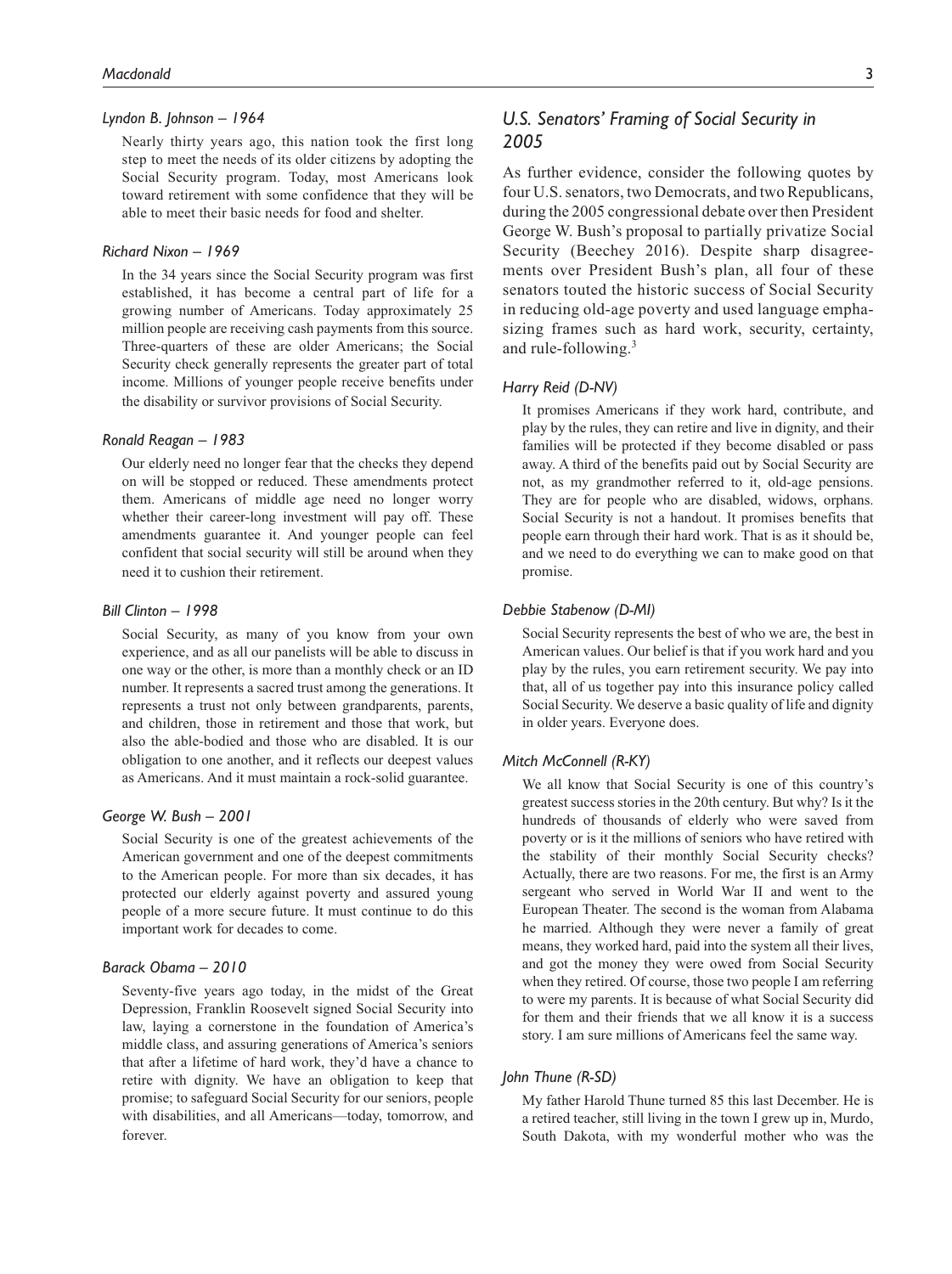similar situations.

school librarian. My father also served his country as a decorated World War II fighter pilot. He is the essence of hard work and sacrifice. He has put in his time. I would never do anything to the Social Security benefit that he has earned. Because my parents never struck it rich working for the Murdo public school system, they depend upon their Social Security check. Many other retired Americans are in

Social Security is consistently framed as an insurance program that provides a sense of certainty and financial security during a vulnerable period in peoples' lives. It is also portrayed as an earned benefit that results from a lifetime of working hard and diligently saving for retirement, that is, conforming to the standards that society expects of rule-following citizens.<sup>4</sup> Furthermore, Social Security enjoys support from politicians on the ideological left and right, meaning that authoritarian-minded Americans can more easily reconcile their support for this type of spending, in contrast to welfare benefits or universal health insurance, for example, with their support for Republican political candidates.

In contrast, no other program is framed in such a manner, with emphasis on security, certainty, deservingness, *and* rule-following. In particular, welfare is framed in nearly the opposite manner (Gilens 1999; Winter 2006), with frequent references to "undeservingness" and violations of cherished societal norms such as the "Protestant work ethic." In short, the elite discourse and frames associated with Social Security, in contrast to most other domestic economic programs/policies in the United States, should make it particularly attractive to authoritarian-minded citizens.<sup>5</sup>

## **Data and Methods**

To test this, I use a variety of survey data, primarily pooled cross-sectional data (1992–2016) from the ANES, a long-running nationally representative survey that includes valid measures of both authoritarianism and attitudes toward Social Security. I also supplement my main analyses with cross-sectional data from the 2016 ANES and panel data from the 2008–2014 General Social Survey (GSS). In the following section, I discuss the research design associated with my main (1992–  $2016$ ) analyses.<sup>6</sup>

# *Dependent Variable—Attitudes Toward Social Security*

To measure support for Social Security, I use a question that asks *should federal spending on Social Security should be increased, decreased, or kept about the same?* I code the responses as follows (0 = *decreased/kept the same*; 1 = *increased*; mean = 0.570).7

## *Independent Variable—Authoritarianism*

Authoritarianism is a notoriously difficult concept to measure. The dominant approach, particularly in political science, has been to use a four-question scale that asks people about their child-rearing preferences (Feldman and Stenner 1997; Hetherington and Weiler 2009). This measure is desirable because it possesses construct validity, that is, it correlates with the outcome variables we expect it to and because it is distinct from the political variables that it purports to explain (Engelhardt, Feldman, and Hetherington 2021).

These questions ask respondents to choose between pairs of desirable qualities for children, specifically which one is more important for a child to have. The four paired choices are: (1) *curiosity vs. good manners*, (2) *obedience vs. self-reliance*, (3) *being considerate vs. being well-behaved*, and (4) *independence vs. respect for elders*. Respondents who choose the "strict parenting" option (good manners, obedience, well-behaved, and respect for elders) are coded at a value of "1" while respondents who chose the "non-strict" option (curiosity, self-reliance, considerate, and independence) are coded at a value of "0." This variable thus ranges from 0 to 4 with lower (higher) values indicating lower (higher) levels of authoritarianism ( $\alpha = 0.650$ ). I rescale this variable to range from 0 to 1 (mean =  $0.560$ ; SD =  $0.330$ ).<sup>8</sup>

## *Control Variables*

To minimize spuriousness and omitted variable bias, I include a battery of theoretically appropriate control variables. I specifically control for gender (female vs. male), race (White, non-Hispanic vs. not), education (college degree vs. not), income (five categories), marital status (married vs. not), home ownership (own home/paying mortgage vs. not), and region of residence (former Confederacy vs. not). I also account for economic self-interest by controlling for whether a respondent is likely to be in the "target population" to receive Social Security. I specifically account for age group (age 62 or older vs. younger than 62), retirement status (retired vs. not), and disability status (permanently disabled vs. not).

I also control for partisanship (7-point, strong Democrat→strong Republican) and ideological selfplacement (7-point, extremely liberal→extremely conservative). To avoid dropping cases, I code respondents who indicated that they "hadn't thought much" about their ideological identification at the midpoint value of "4" (Kinder and Kalmoe 2017). I also include year-fixed effects (dummy variables for each ANES survey year); this can control for factors such as national economic conditions, partisan control of the federal government, and presidential campaign rhetoric. All of these variables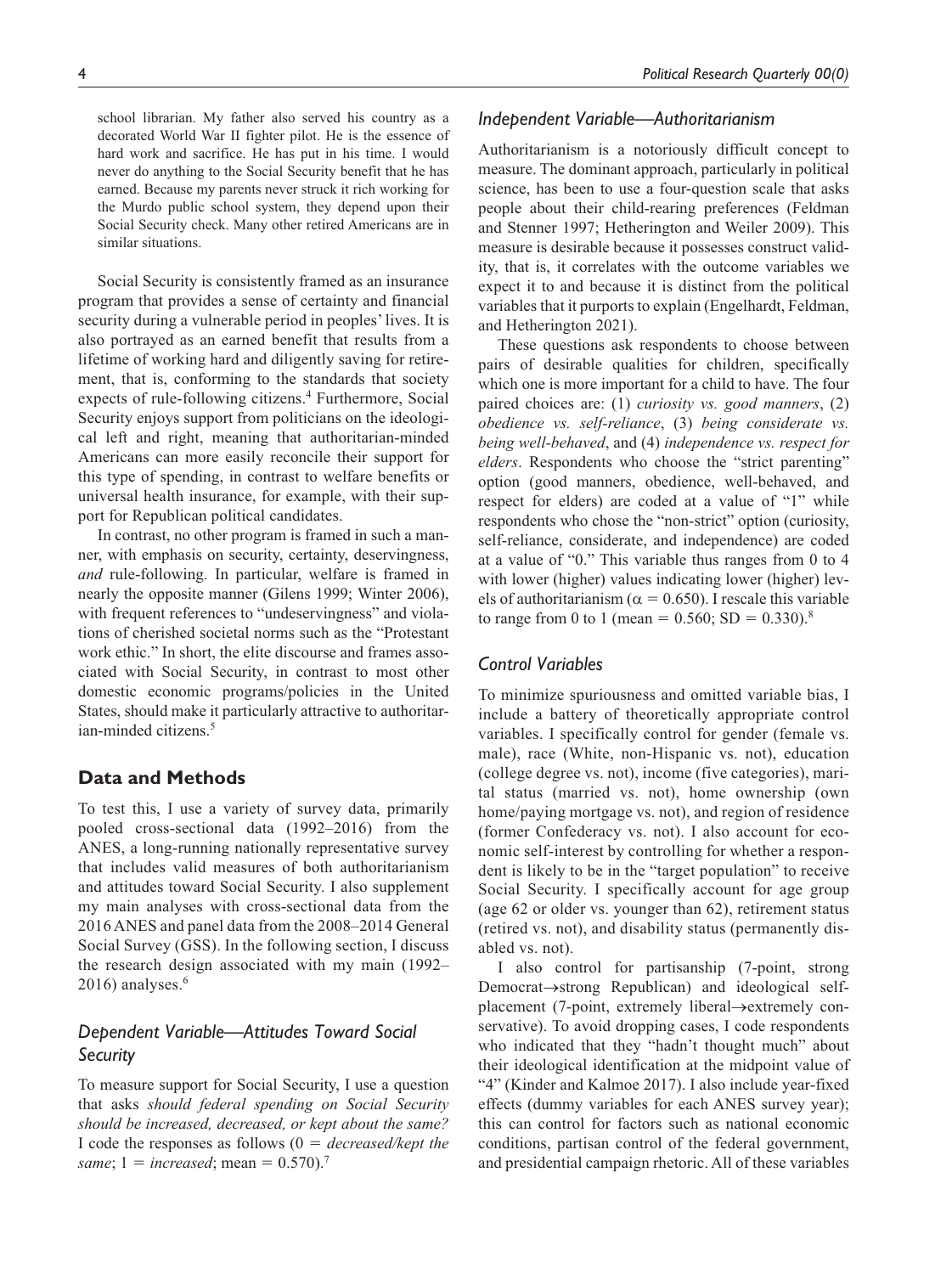| Authoritarianism<br>Female<br>White<br>Married<br>Homeowner<br>Age $62+$<br>Retired<br>Disabled<br>Income<br>College<br>South<br>Partisanship | $DV =$ Social Security \$<br>$0.355***(0.047)$<br>$0.196***$ (0.028)<br>$-0.074**$ (0.034)<br>$0.068**$ (0.031)<br>0.021(0.034)<br>$-0.048(0.046)$<br>0.022(0.050)<br>$0.391***$ (0.072) |  |
|-----------------------------------------------------------------------------------------------------------------------------------------------|------------------------------------------------------------------------------------------------------------------------------------------------------------------------------------------|--|
|                                                                                                                                               |                                                                                                                                                                                          |  |
|                                                                                                                                               |                                                                                                                                                                                          |  |
|                                                                                                                                               |                                                                                                                                                                                          |  |
|                                                                                                                                               |                                                                                                                                                                                          |  |
|                                                                                                                                               |                                                                                                                                                                                          |  |
|                                                                                                                                               |                                                                                                                                                                                          |  |
|                                                                                                                                               |                                                                                                                                                                                          |  |
|                                                                                                                                               |                                                                                                                                                                                          |  |
|                                                                                                                                               |                                                                                                                                                                                          |  |
|                                                                                                                                               | $-0.382***$ (0.061)                                                                                                                                                                      |  |
|                                                                                                                                               | $-0.349***$ (0.032)                                                                                                                                                                      |  |
|                                                                                                                                               | 0.035(0.030)                                                                                                                                                                             |  |
|                                                                                                                                               | $-0.470***$ (0.050)                                                                                                                                                                      |  |
| <b>Ideology</b>                                                                                                                               | $-0.361***$ (0.078)                                                                                                                                                                      |  |
| Constant                                                                                                                                      | $0.318***$ (0.063)                                                                                                                                                                       |  |
| Year fixed effects                                                                                                                            | Yes                                                                                                                                                                                      |  |
| Observations                                                                                                                                  | 13,604                                                                                                                                                                                   |  |
| Pseudo R <sup>2</sup>                                                                                                                         | 0.082                                                                                                                                                                                    |  |

**Table 1.** Authoritarianism and Support for Social Security, 1992–2016.

Dependent variable is support for increasing federal spending on Social Security (0 vs. 1). Probit coefficients with robust standard errors in parentheses. Source is the Cumulative ANES (1992, 2000, 2004, 2008, 2012, and 2016), survey weights applied.

\**p* < .10. \*\**p* < .05. \*\*\**p* < .01, two-tailed.

are either categorical or are scaled to range between 0 and 1.

## **Results**

The main results in Table 1, based on a probit regression model, show that there is a positive and significant relationship between authoritarianism and support for increased federal spending on Social Security. This is consistent with hypothesized expectations.

As the probit coefficients in Table 1 are not directly interpretable, I discuss the main substantive results in term of predicted probabilities. Substantively, a shift in authoritarianism from its minimum to its maximum value (from 0 to 1) is associated with a 0.13 change in the predicted probability  $(Δ pr)$  of supporting increased spending on Social Security. Figure 1 shows that the predicted probability (of supporting increased spending on Social Security) increases meaningfully across the observed range of authoritarianism, from approximately 0.48 at the lowest levels, to 0.54 at the midpoint, and to approximately 0.61 at the highest levels. For reference, the difference ( $\Delta$  pr resulting from a 0 $\rightarrow$ 1 shift) between strong Democrats and strong Republicans is −0.17, the difference between extreme liberals and extreme conservatives is −0.13, the difference between college and noncollege graduates is −0.13, and the difference between

the most and least affluent respondents is −0.14. In short, authoritarianism has both a statistically *and* substantively significant relationship with attitudes toward Social Security.

## *Additional Spending Programs*

In Figure 2, I examine how authoritarianism shapes opinion toward other economic policies and other types of government spending beyond Social Security. This is important to do because I have argued that authoritarianism should be, in contrast to most other spending programs/economic policies, positively associated with support for Social Security. I do this using cross-sectional data from the 2016 ANES.<sup>9</sup>

Beyond Social Security, I examine how authoritarianism shapes support for increased federal spending on child-care, aid to the poor, public schools, welfare programs, increased government spending to help people pay for health care, whether the minimum wage should be raised, and whether income taxes should be increased on people making over one million dollars. I also examine support for government increasing defense spending and support for increased federal spending on "dealing with crime." I do this to compare the magnitude of the authoritarianism-Social Security relationship with support for spending on two policies (defense and crime) that are strongly favored by authoritarian-minded citizens (e.g., Barker and Tinnick 2006; Cizmar et al. 2014; Feldman and Stenner 1997).<sup>10</sup>

Figure 2 shows that authoritarianism is neither positively nor significantly associated with support for increased spending on "non-Social Security" domestic programs. Authoritarian-minded citizens are significantly less likely to support increased spending on health care, welfare, and child-care. They are also less likely to support increasing income taxes on millionaires. Authoritarianism is not significantly associated with support for raising the minimum wage nor increasing spending on public schools or aid to the poor. Indeed, Social Security stands out as the only domestic economic program (among those examined here) that is positively *and* significantly associated with authoritarianism. I attribute this to the unique framing of this program that sets it apart from most other domestic programs/policies in the United States. The magnitude of this relationship is also substantively meaningful. Indeed, a shift in authoritarianism from its minimum to its maximum (from 0 to 1) is associated with a 0.13 increase in the probability of supporting increased spending on Social Security. The magnitude of this relationship is comparable to the "defense spending" ( $\Delta$  pr = 0.14) and the "dealing with crime" models ( $\Delta$  pr = 0.23).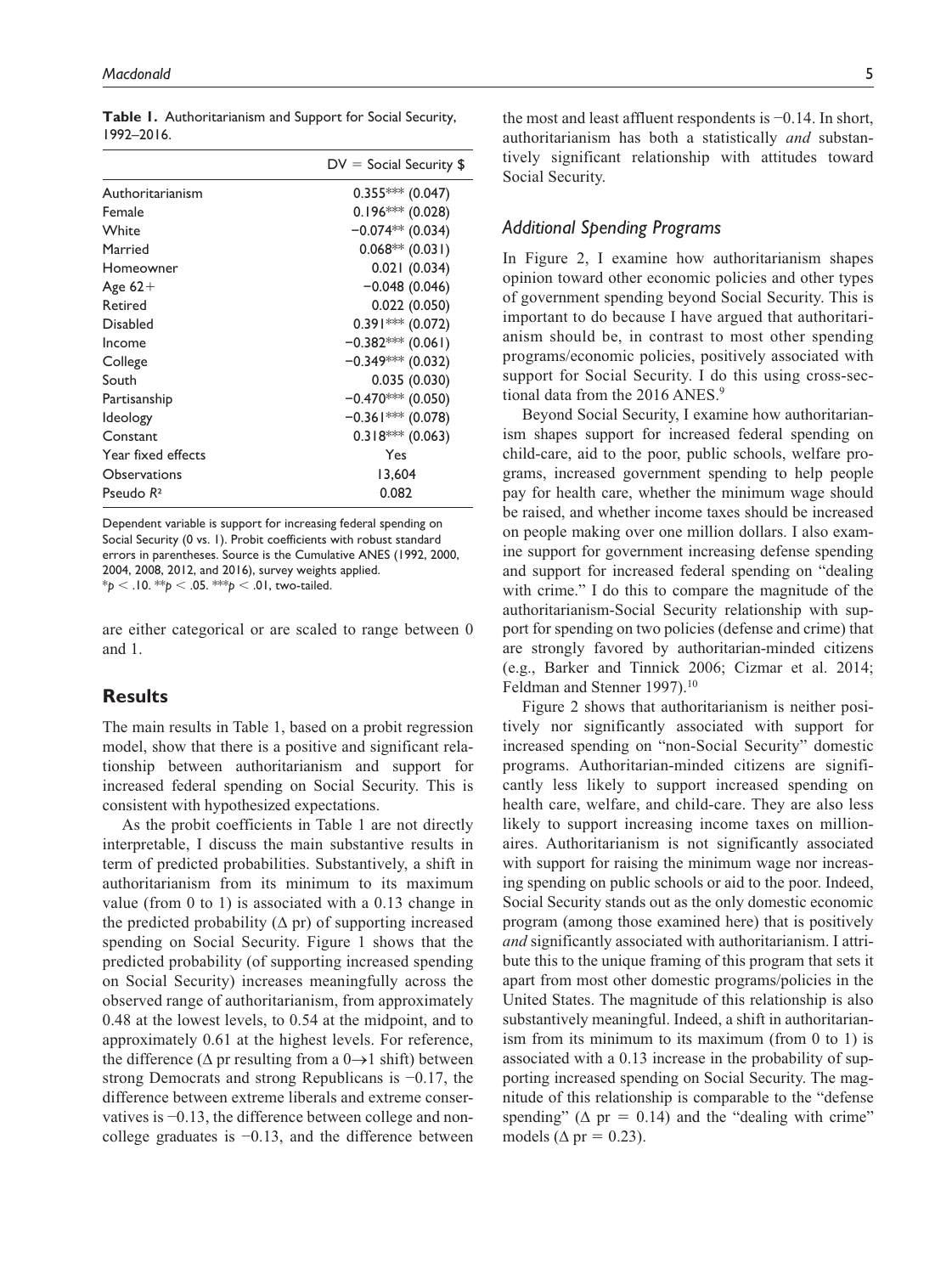

**Figure 1.** Authoritarianism and support for Social Security, 1992–2016.

Shows the predicted probability (based on a probit model) of supporting increased federal spending on Social Security across the observed range of authoritarianism. Based on the probit model in Table 1. All controls are held at their observed values. Bars represent 95 percent confidence intervals. See Appendix Table B1 for the full model.



**Figure 2.** Authoritarianism and support for various policies, 2016.

Shows the change in the predicted probability (based on ten probit models) of supporting more spending on each program, an increased minimum wage, and higher taxes on millionaires when authoritarianism is shifted from its minimum to its maximum (from 0 to 1). Model also controls for survey mode, gender, race, age, agesquared, education, income, marital status, home ownership, region, partisanship, and ideology. All controls are held at their observed values. Bars represent 95 percent confidence intervals. Source is the 2016 ANES, survey weights applied. *N* ranges from 2,913 to 3,341. See Appendix Table B2 for the full models.

# **Robustness of Findings**

In this section, I demonstrate the robustness of my main findings. First, I show, using data from the Cumulative ANES, that my results are robust to the inclusion of a large battery of control variables (Figure 3). Second, I



#### **Figure 3.** Authoritarianism and Social Security by model specification, 1992–2016.

Shows the change in the predicted probability (based on three probit models) of supporting increased federal spending on Social Security when authoritarianism is shifted from its minimum to its maximum (from 0 to 1). The *No Controls* specification is a simple bivariate model. The *Main Model* specification is based on Table 1. The *More Controls* specification includes the same variables as Table 1 along with: egalitarianism, limited government, moral traditionalism, feelings toward poor people, and stereotype ratings (lazy vs. hard working) of Whites, Blacks, Hispanics, and Asians. All controls are held at their observed values. Bars represent 95 percent confidence intervals. Source is the Cumulative ANES (1992, 2000, 2004, 2008, 2012, and 2016), survey weights applied. *N* = 15,599 (*No Controls*), *N* = 13,604 (*Main Model*), *N* = 12,555 (*More Controls*). See Appendix Table B3 for the full models.

show, using panel data from the GSS, that authoritarianism appears to drive Social Security attitudes rather than the reverse (Table 2).

## *Additional Controls*

The main results show that there is a positive and substantively significant relationship between authoritarianism and public support for Social Security. Despite a large battery of demographic variables and controls for partisanship and ideological self-identification, these models are still vulnerable to omitted variable bias. I address potential concerns about this in Figure 3. I specifically include additional controls for egalitarianism (4-question index;  $\alpha$ = 0.638), limited government (3-question index;  $\alpha$  = 0.740), moral traditionalism (4-question index;  $\alpha$  = 0.670), and stereotype ratings (lazy vs. hard working) of the following groups: Whites, Blacks, Hispanics, and Asians. I also include a feeling thermometer rating for poor people (cold→warm), given the importance of class attitudes in shaping attitudes toward domestic social welfare spending (Piston 2018). All of these variables are either categorical or are scaled to range between 0 and 1.

I also show the simple bivariate relationship between authoritarianism and support for Social Security. This can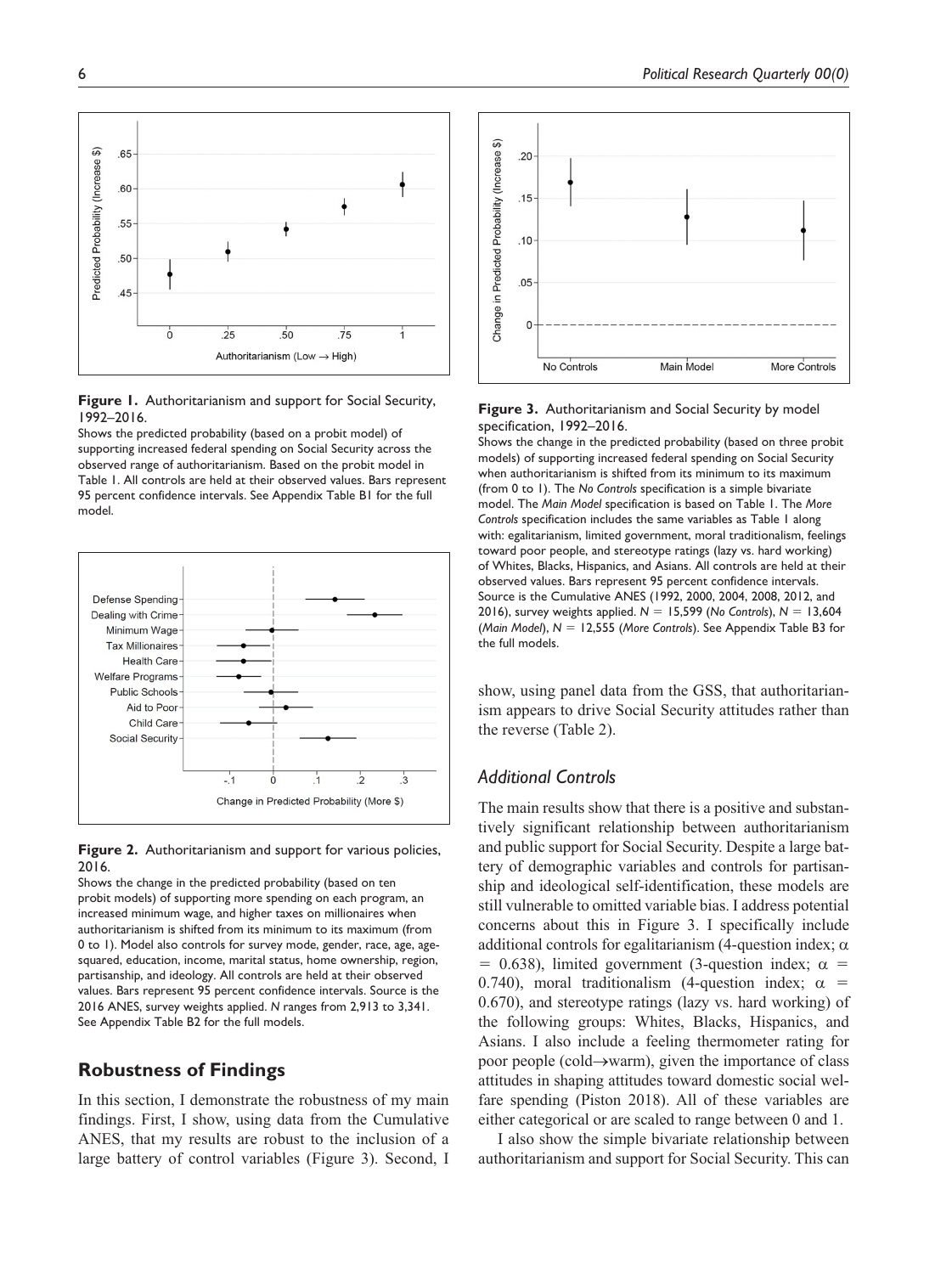|                                | (1)<br>Authoritarianism, | (2)<br>Social Security $\sim$ | (3)<br>Authoritarianism | (4)<br>Social Security $_{14}$ |
|--------------------------------|--------------------------|-------------------------------|-------------------------|--------------------------------|
|                                |                          |                               |                         |                                |
| Authoritarianism $_{0.8}$      | $0.473* (0.033)$         | $0.106*(0.049)$               |                         |                                |
| Social Security <sub>08</sub>  | $-0.002(0.019)$          | $0.409* (0.034)$              |                         |                                |
| Authoritarianism <sub>10</sub> |                          |                               | $0.544* (0.032)$        | $0.137*(0.050)$                |
| Social Security <sub>10</sub>  |                          |                               | 0.016(0.018)            | $0.418*(0.033)$                |
| <b>Observations</b>            | 822                      | 811                           | 839                     | 816                            |
| $R^2$                          | 0.250                    | 0.161                         | 0.299                   | 0.184                          |

**Table 2.** Panel Analyses of Authoritarianism and Social Security, 2008–2014.

Shows the cross-lagged relationship between authoritarianism (ranges: 0–1) and attitudes toward Social Security spending (0 vs. 1). OLS coefficients with robust standard errors in parentheses. Sources are the 2008–2012 and 2010–2014 GSS panel studies.  $*$ *p* < .05, two-tailed.

help compare models, showing how much the relationship is attenuated by the inclusion of various controls.<sup>11</sup> These additional control variables are not a panacea, that is, they do not solve all of the issues associated with observational studies. Their inclusion also does not mean that I have demonstrated a precisely estimated causal effect. However, they should assuage *some* concerns about potential omitted variable bias and thus help to further demonstrate the robustness of the main findings. Overall, the results in Figure 3 show that the authoritarianism-Social Security relationship is only slightly smaller (and not significantly different) when including the aforementioned additional controls.12

## *Panel Data*

In Table 2, I address additional endogeneity concerns, specifically the issue of "reverse causality." Authoritarianism is viewed as a strong predisposition that occupies a central place in mass belief systems (Engelhardt, Feldman, and Hetherington 2021). In contrast, attitudes toward government spending tend to be comparatively weak and unstable over time, occupying a less central place in mass belief systems (e.g., Converse 1964; Freeder, Lenz, and Turney 2019). As such, it is likely that authoritarianism drives support for Social Security rather than the reverse. However, recent work finds, using panel data, that authoritarianism is less stable over time and endogenous to "culture war" attitudes toward abortion and gay rights (Goren and Chapp 2019) and that people adjust their authoritarian attitudes in response to elite cues during political campaigns (Luttig 2021; Smith et al. 2021). As such, it is prudent to empirically demonstrate that authoritarianism drives support for Social Security, rather than simply assuming the direction of this relationship.

To demonstrate that authoritarianism predicts attitudes toward Social Security rather than the reverse, I use data from the 2008–2012 and 2010–2014 GSS panel studies. I use these data to run two cross-lagged regression models,

presenting the results in Table 2. While the GSS lacks the four-question child-rearing scale that is available on the ANES, it does include a variable (asked in multiple waves) that can serve as a reasonable proxy measure. This is a five-category variable that asks respondents the following: *if you had to choose, which thing on this list would you pick as the most important for a child to learn to prepare him or her for life?* Respondents are asked to rank the following qualities/traits: (1) to obey, (2) to be well liked or popular, (3) to think for himself or herself, (4) to work hard, and (5) to help others when they need help. People who ranked *to obey* as more (less) important are coded as being more (less) authoritarian.<sup>13</sup> The GSS also includes a question about Social Security in multiple waves, specifically asking the following: *are we currently spending too little, too much, or about the right amount on Social Security?* I code responses to this variable as follows  $(0 = too \ much/about \ the \ right \ amount; 1 = too$ *little*).<sup>14</sup>

The cross-lagged regressions in Table 2 show, consistent with theoretical expectations, that authoritarianism predicts attitudes toward Social Security rather than the reverse. As shown in columns 1 and 3, past (2008/2010) values of Social Security attitudes are neither positively nor significantly related to future (2012/2014) values of authoritarianism. The opposite pattern manifests in columns 2 and 4. Here, past values of authoritarianism positively and significantly predict future values of support for Social Security. Overall, these panel data should serve to further address endogeneity concerns, bolstering the validity of the main cross-sectional results.<sup>15</sup>

## **Heterogeneity in the Relationship**

Having demonstrated a robust, positive, and statistically significant relationship between authoritarianism and mass support for Social Security, I next turn to exploring possible heterogeneity in this relationship. I specifically examine whether the authoritarianism-Social Security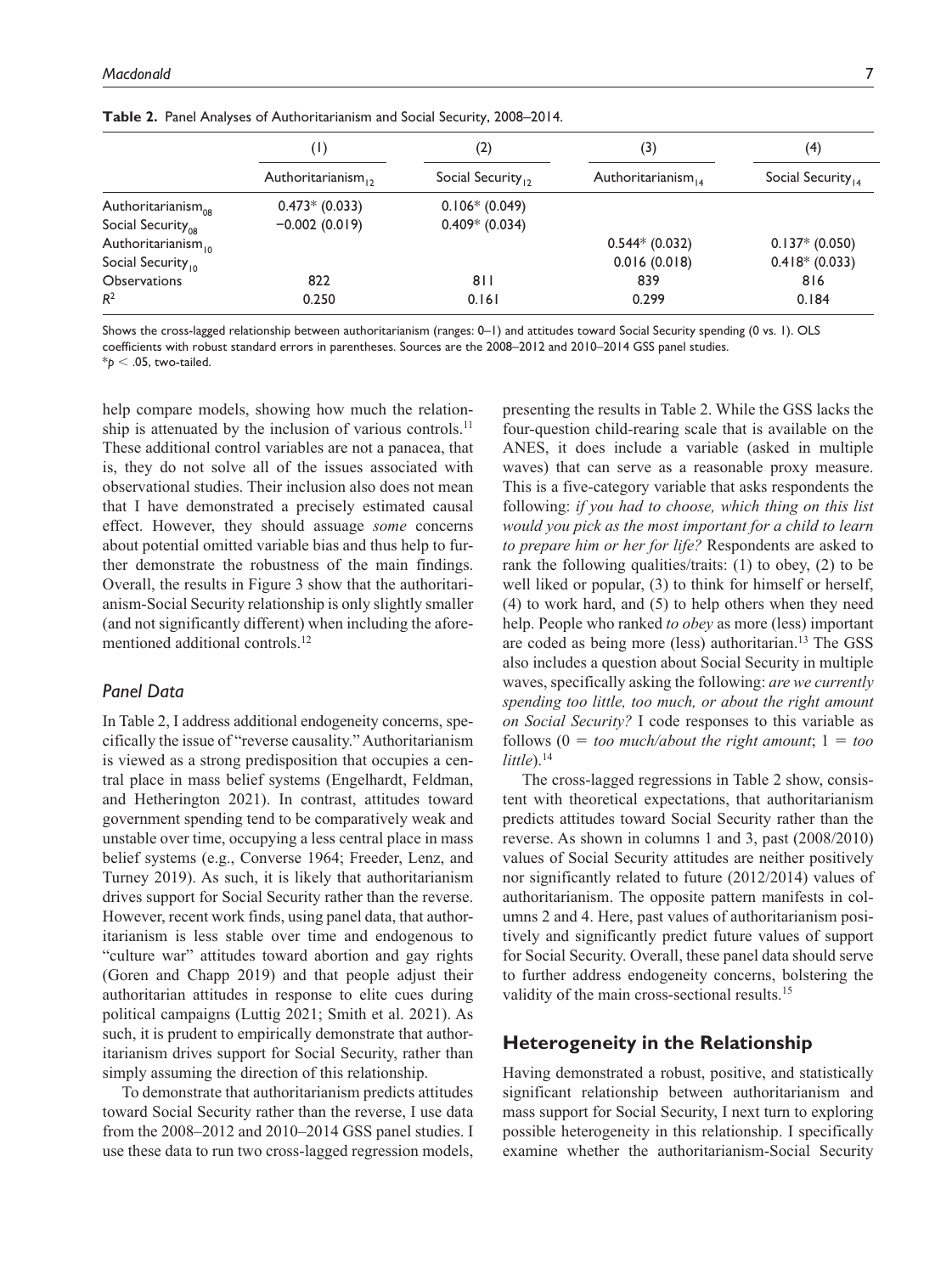



Shows the change in the predicted probability (based on two probit models) of supporting increased federal spending on Social Security when authoritarianism is shifted from its minimum to its maximum (from 0 to 1). All models include the same variables as in Table 1. All controls are held at their observed values. Bars represent 95 percent confidence intervals. Source is the Cumulative ANES (1992, 2000, 2004, 2008, 2012, and 2016), survey weights applied. *N* = 13,604 (Main Model); *N* = 8,973 (Whites); *N* = 4,931 (non-Whites). See Appendix Table B4 for the full models.

relationship is conditioned by race/ethnicity (Figure 4) or by political information (Figure 5). All of these models use Cumulative ANES data (1992–2016) and the same set of controls as the main analyses in Table 1.

## *Variation by Race/Ethnicity*

In Figure 4, I examine whether the relationship is conditioned by race. It is important to do so given work by Pérez and Hetherington (2014) showing that the childrearing measure of authoritarianism lacks measurement invariance, that is, it possesses strong construct validity for Whites, but not for Blacks and Hispanics. However, there is evidence to suggest that these four child-rearing questions *do* seem to possess cross-group validity. First, ANES data show that these four questions form a reasonably valid scale for Whites, Blacks, and Hispanics  $(\alpha = 0.642, 0.643, \text{ and } 0.603, \text{ respectively})$ . Second, ANES data show that all four of these questions also load onto a single factor among all three racial/ethnic groups. Third, in his dissertation, MacWilliams (2016a) convincingly demonstrates that the child-rearing measure of authoritarianism possesses construct validity among both Whites and Blacks. Finally, recent work by Engelhardt, Feldman, and Hetherington (2021) shows that the child-rearing scale appears to be valid among both Whites and non-Whites.

Given that there are some questions about whether the child-rearing scale is valid for non-Whites, it is prudent to





Shows the change in the predicted probability (based on three probit regression models) of supporting increased federal spending on Social Security when authoritarianism is shifted from its minimum to its maximum (from 0 to 1). Model includes the same variables as in Table 1. All controls are held at their observed values. Bars represent 95 percent confidence intervals. Source is the Cumulative ANES (1992, 2000, 2004, 2008, 2012, and 2016), survey weights applied. *N* = 1,326 (*Low Info*); *N* = 2,503 (*Avg Info*); *N* = 3,812 (*High Info*). See Appendix Table B5 for the full models.

examine this in greater detail. I do this by splitting the ANES into "Whites" and "non-Whites" dividing the sample by whether a respondent identifies as White (non-Hispanic), or not. If the results were driven solely by Whites, then we should observe (1) that the coefficient for authoritarianism will be significantly stronger when the sample is restricted to only White respondents versus when the entire sample is examined and  $(2)$  that the relationship would be substantially weaker and/or not statistically significant among non-Whites. As shown in Figure 4, this is not the case. The main results are similar, that is, the coefficient for authoritarianism is not significantly stronger when solely examining Whites versus the entire ANES sample, and the authoritarianism–Social Security relationship is positive and significant among both Whites and non-Whites. In short, this suggests that the main results are not being driven solely by White, non-Hispanic respondents.<sup>16</sup>

## *Variation by Political Information*

In Figure 5, I examine whether the authoritarianism– Social Security relationship is conditioned by political information. In their book, Johnston, Federico, and Lavine (2017) argue that the relationship between authoritarianism and economic issue attitudes is moderated by political information. Across multiple surveys, these authors find that politically informed authoritarians, who are more likely to receive and process elite rhetoric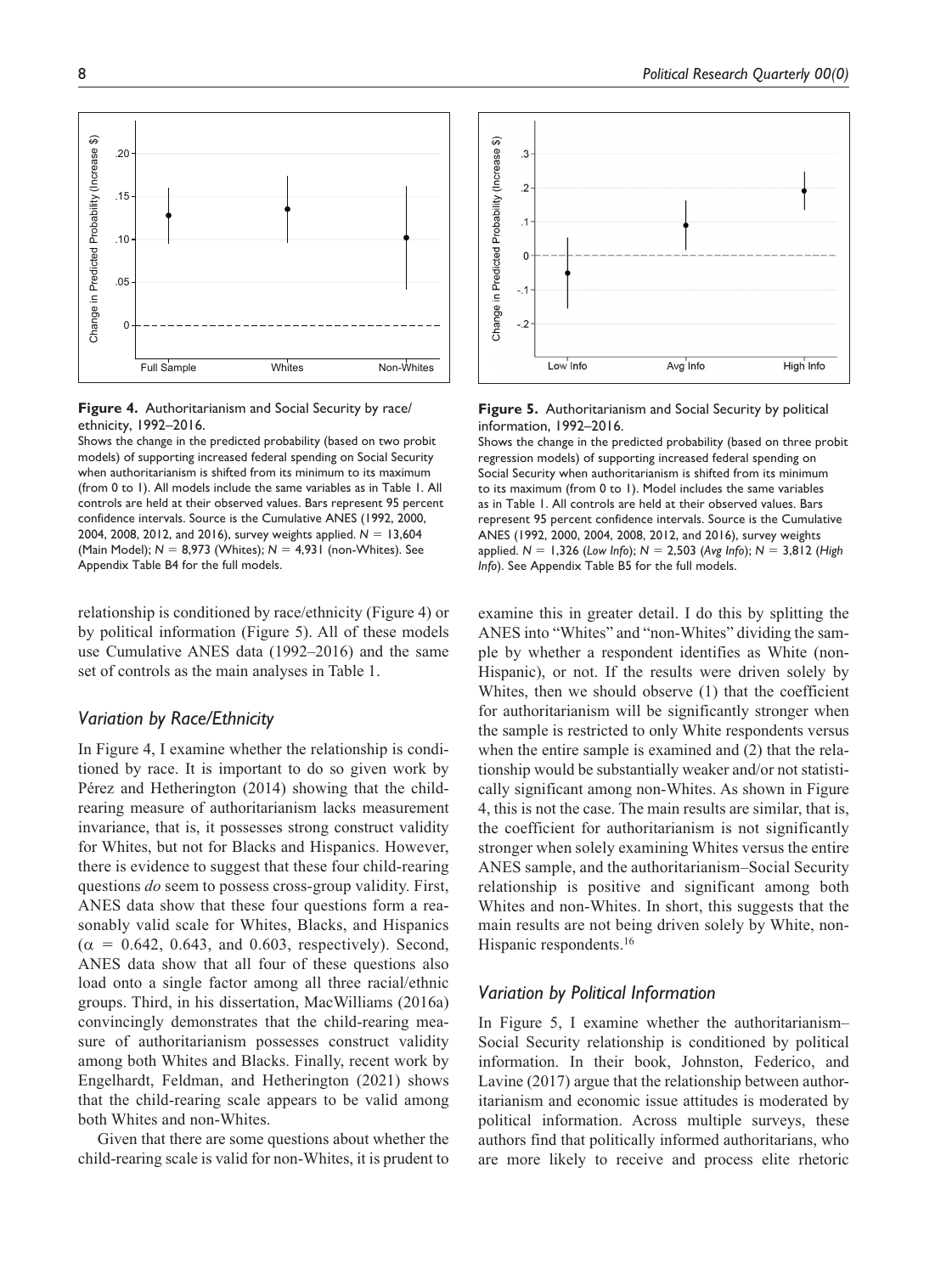consistent with their predispositions, tend to oppose social spending and economic redistribution. They also find that less politically informed authoritarians, people who are less likely to receive and process such rhetoric, are *more* likely to favor economic policy liberalism.

Applying that logic here, it is possible that less politically informed/engaged citizens will be unfamiliar with the rhetorical framing of Social Security and how this resonates with their authoritarian predispositions. I test this in Figure 5 by separately examining the authoritarianism–Social Security relationship among citizens who have low, middling, and high levels of political information. To measure this, I use the ANES interviewer's subjective pre-election rating of a respondent's level of political information.17

Figure 5 shows that the relationship between authoritarianism and support for Social Security is indeed conditioned by political information. Among less politically informed citizens, authoritarianism is neither positively nor significantly associated with support for increased Social Security spending (*p* = .336). In contrast, authoritarianism is positively and significantly associated with support for increased spending at middling ( $\Delta$  pr = 0.09) and high ( $\Delta$  pr = 0.19) levels of political information.<sup>18</sup>

## **Conclusion and Political Implications**

In this article, I have shown, through analyses of crosssectional and panel data spanning three decades, that authoritarianism is a substantively significant determinant of attitudes toward government spending on Social Security. I attribute this to the political framing of Social Security, which emphasizes themes such as "rule-following," "deservingness," and "certainty," arguing that this resonates with authoritarian-minded individuals.

These findings help us to better understand the policy consequences of authoritarianism, as well as the correlates of mass support for Social Security, one of the most salient and consequential domestic programs in the United States. More broadly, these findings underscore the importance of framing, and suggest that we should pay greater attention to how citizens' attitudes and/or predispositions may differentially shape support for various types of government spending (e.g., Goren 2008; Jacoby 2000; Winter 2006).19

These findings also have implications for American electoral politics. First, they suggest that the pro-Social Security position that Donald Trump adopted in 2016 was not simply due to Trump's general absence of ideological constraint (Barber and Pope 2019), but rather the consequence of a decidedly authoritarian campaign (Sides, Tesler, and Vavreck 2018). These findings also suggest that an increasingly authoritarian Republican electorate (Hetherington and Weiler 2018; Taub 2016) may oppose politicians who fail to adequately protect Social Security. Indeed, many Republican politicians have not backed away from their decades-long desire to partially privatize Social Security, reduce benefits, and/ or raise the retirement age for future generations (e.g., Golshan 2017; Olen 2020). This may lead to intra-party conflicts, for example, between donors and nondonors (Broockman and Malhotra 2020). This dynamic may also make it difficult for politicians to reform this massive entitlement program.

It seems highly unlikely, however, that an increasingly non-authoritarian Democratic Party will abandon its support for Social Security, one of the Party's hallmark accomplishments. For one, authoritarian-minded citizens are also present in the Democratic Party (e.g., Luttig 2017; Wronski et al. 2018). Second, Democratic leaders, donors, and mass identifiers are generally unified in their support for expanding the size and scope of government to benefit a variety of social groups (Grossmann and Hopkins 2016), while Republicans, particularly masslevel identifiers, are more internally divided on economic issues (e.g., Bartels 2018; Lupton, Myers, and Thornton 2017).

All of this is admittedly speculative, but it is not outside the realm of possibility that future Republican politicians will follow Donald Trump in pledging to protect Social Security and other similarly framed policies, that is, those associated with "hard work," "deservingness," "rule-following," "certainty," and "security." In short, an increasingly authoritarian Republican Party *could* potentially reduce partisan conflict over "authoritarian" economic policies but exacerbate partisan divides over "non-authoritarian" economic policies.

## **Declaration of Conflicting Interests**

The author(s) declared no potential conflicts of interest with respect to the research, authorship, and/or publication of this article.

## **Funding**

The author(s) received no financial support for the research, authorship, and/or publication of this article.

## **ORCID iD**

David Macdonald **D** <https://orcid.org/0000-0002-8820-6067>

## **Notes**

1. The relationship between authoritarianism and economic issue attitudes may differ across countries, particularly in multiparty systems where political parties can offer a more heterogeneous mix of cultural conservatism and economic liberalism (e.g., Arikan and Sekercioglu 2019; Malka et al. 2014).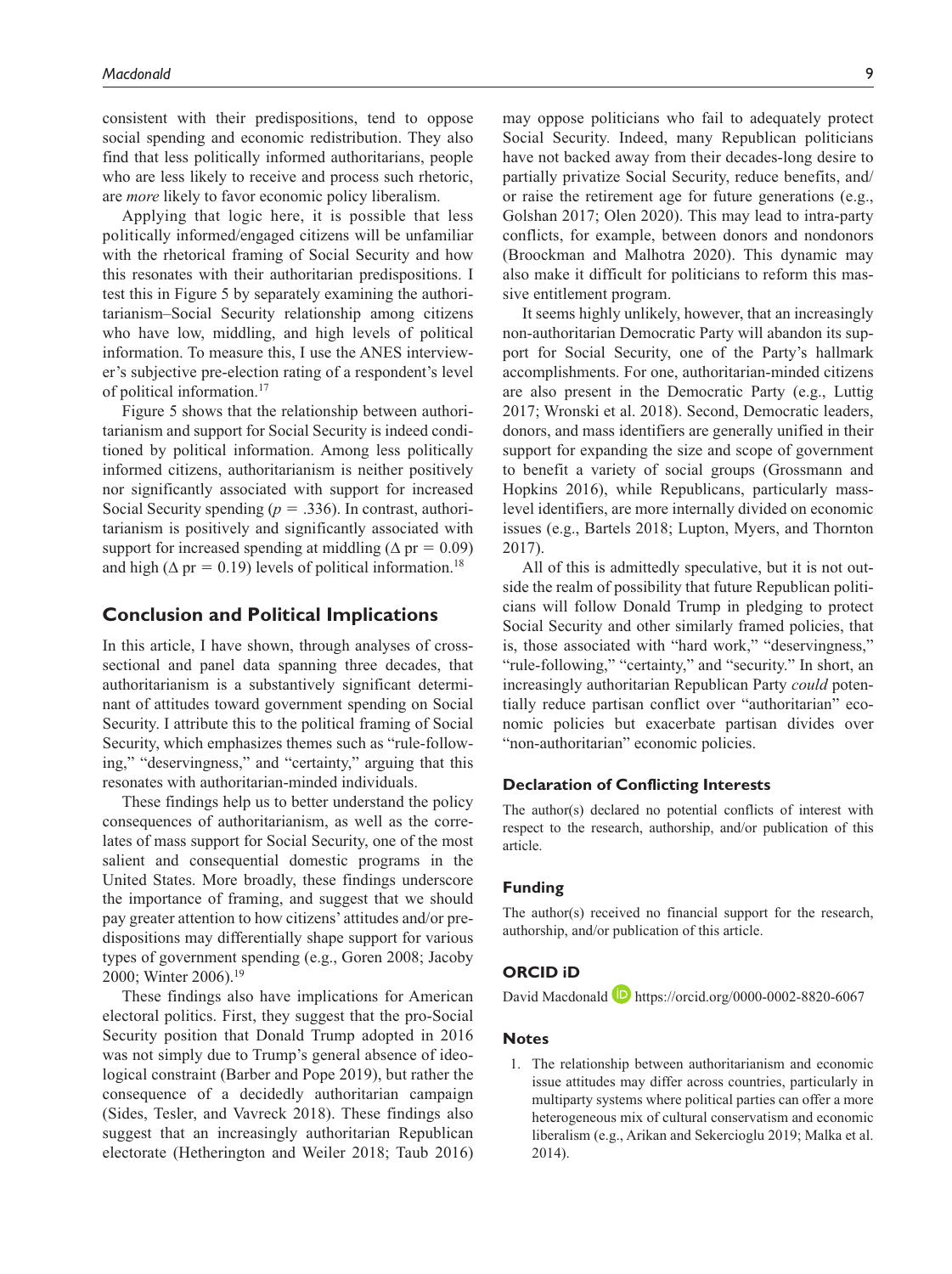- 2. See the following link for various presidents' (FDR— Obama) remarks on Social Security. [https://www.ssa.gov/](https://www.ssa.gov/history/presstmts.html) [history/presstmts.html](https://www.ssa.gov/history/presstmts.html).
- 3. See Beechey (2016) for additional quotes and for a broader treatment on political discourse and framing during the 2005 Social Security debate.
- 4. Winter (2006) argues that the elite discourse surrounding Social Security implicitly links this program with "Whiteness" and portrays it as an "in-group" benefit for the white majority. Given authoritarians' general aversion to racial/ethnic diversity, prejudice could be the reason why authoritarianism is linked with support for Social Security. In Figure 3, I show that this relationship is not significantly attenuated when controls for racial attitudes (stereotype ratings of Whites, Blacks, Hispanics, and Asians) are included. Furthermore, many minorities, particularly Blacks and Hispanics, are heavily reliant on Social Security [\(https://www.nasi.org/learn/socialsecu](https://www.nasi.org/learn/socialsecurity/people-of-color)[rity/people-of-color\)](https://www.nasi.org/learn/socialsecurity/people-of-color). In short, racial attitudes could be one potential mechanism through which authoritarianism shapes attitudes toward Social Security, but it does not appear to be the sole reason nor the main driving factor.
- 5. Unfortunately, academic surveys such as the ANES and GSS, both of which include reasonably valid measures of authoritarian attitudes do not ask about preferences toward Medicare, another old-age program in the United States. Pending question availability, future work would do well to examine the possible relationship between authoritarianism and support for Medicare.
- 6. See Supplemental Appendix A for greater detail on question wording and variable coding.
- 7. The results are substantively similar, and the main conclusions remain the same if this is treated as an ordinal variable  $(1 = decreased; 2 = kept the same; 3 = increased)$ and modeled using an ordered probit (choices range: 1–3), rather than binary probit (choices are 0 vs. 1), regression model.
- 8. Some of the ANES years included a "both" option for the four child-rearing paired questions while some respondents volunteered an answer of "both" in certain survey years. As this constitutes a small proportion of the sample (between 5 and 10 percent), I code respondents who answered "both" as choosing the nonauthoritarian/nonstrict parenting option. Keeping the "both" responses as a middle option produces a 9-point scale rather than a 5-point scale but does not change the substantive results.
- 9. I use the 2016 ANES here (in Figure 2) because it asks about more spending programs/economic policies than does the Cumulative ANES.
- 10. The ten items in Figure 2 are coded so that a value of "1" indicates support for increased federal spending on each program, support for raising the minimum wage and support for increasing income taxes on millionaires, and value of "0" indicates a lack of support for those positions. See Supplemental Appendix A for greater detail on variable coding.
- 11. In the Supplemental Appendix (Tables B6, B7, and B8), I also show that the authoritarianism-Social Security relationship is robust to controls for subjective working-class

identification, various measures of religiosity, and racial resentment.

- 12. There is some debate over where authoritarianism "sits" in mass belief systems, that is, whether it should be viewed as causally prior to partisan/ideological identities (see Cizmar et al. 2014, 77–78; Hetherington and Weiler 2009, 35–36 for brief relevant discussions). If the former is true, then it may be unwise to include partisanship and/ or ideology as controls, given that they may be "caused" by authoritarianism. Indeed, this is the approach taken by Johnston, Lavine, and Federico (2017) in their book examining the relationship between personality traits and attitudes toward economic redistribution. However, a failure to include these controls may lead to omitted variable bias and yield anticonservative estimates. To avoid this, and in keeping with the approach of past work (e.g., Feldman and Stenner 1997; Hetherington and Suhay 2011; Velez and Lavine 2017), I control for partisanship and ideological self-placement in all models. Regardless of how I specify the model, I find evidence of a positive and substantively significant relationship between authoritarianism and support for Social Security.
- 13. I code this authoritarianism proxy variable as follows (1  $=$  *to obey* is least important;  $2 = to$  *obey* is fourth most important;  $3 = to obey$  is third most important;  $4 = to$ *obey* is second most important;  $5 = to obey$  is most important), rescaling it to range from 0 to 1. This proxy measure is negatively associated with educational attainment and positively associated with support for immigration. This suggests that it is a reasonably valid proxy for the ANES child-rearing scale.
- 14. The use of these GSS data can help assuage concerns about potential question-wording effects, that is, that the results are being driven by how the ANES asks about government spending. These GSS data can also help assuage concerns that the main results are being driven by 2016, that is, by Donald Trump's authoritarian *and* pro-Social Security candidacy (Sides, Tesler, and Vavreck 2018).
- 15. The use of this authoritarianism proxy variable would normally be problematic, as single-question survey items are typically less reliable than multi-item scales (Ansolabehere, Rodden, and Snyder 2008). Here, it works to my advantage, however. The main findings (using the four-question ANES child-rearing scale) will be bolstered if we still observe a positive and significant relationship between authoritarianism and support for Social Security when using this imperfect single-question proxy variable.
- 16. I also ran a simple model (using Cumulative ANES data) that regresses Social Security attitudes on an authoritarianism  $\times$  race interaction. The results of this analysis (see Appendix Table B9) show that the authoritarianism–Social Security relationship is not significantly stronger for one group (Whites, Blacks, or Hispanics) over another and that authoritarianism is positively and significantly associated with support for increased spending on Social Security among Whites, Blacks, and Hispanics, albeit with greater "noise" (larger standard errors) for the latter two groups.
- 17. This is a five-category measure  $(1 = \text{very low}; 2 = \text{fairly})$ *low*;  $3 = average$ ;  $4 = fairly high$ ;  $5 = very high$ ) that I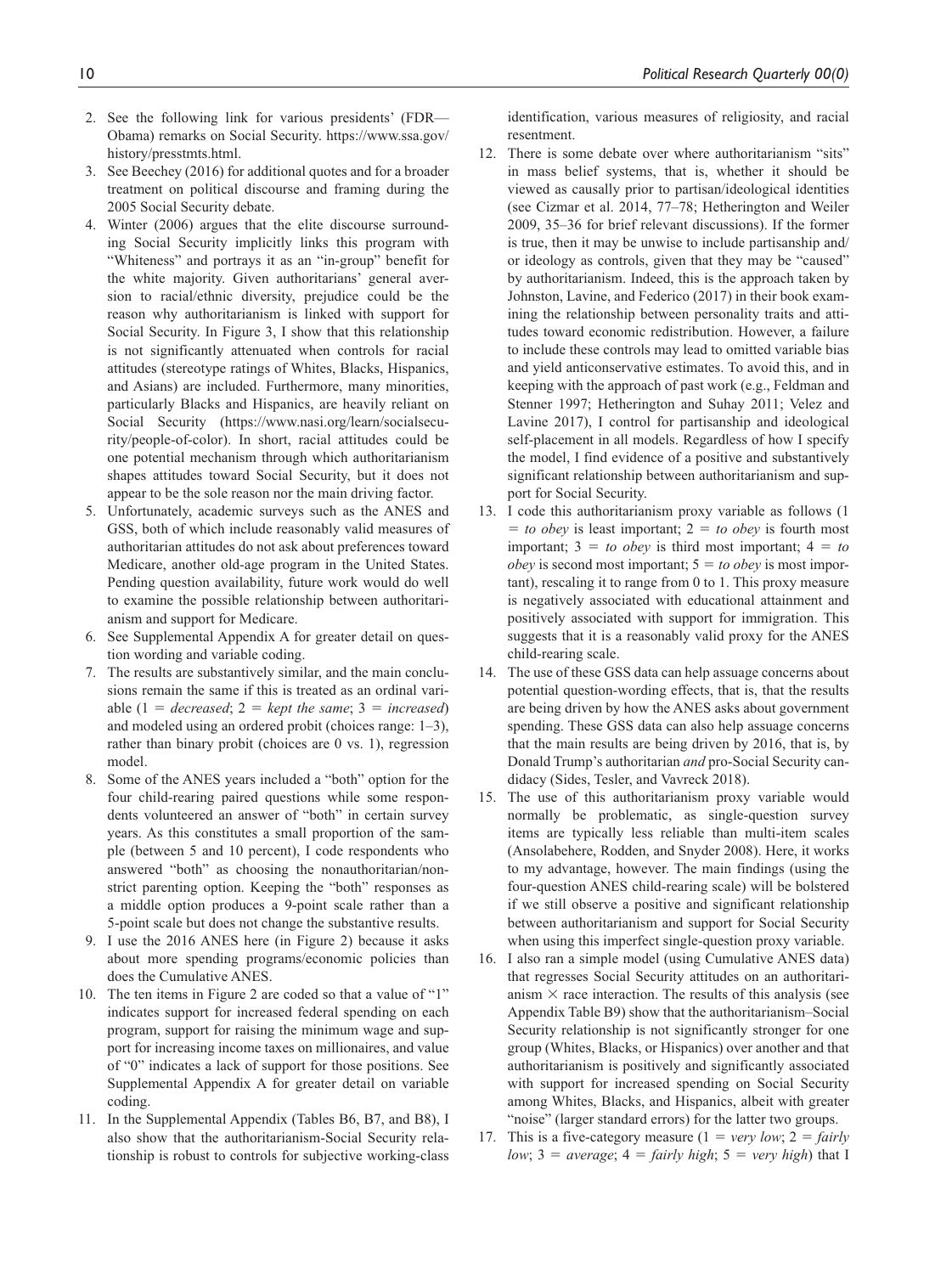recode into three categories ( $1 = \text{very low/fairly low}$ ;  $2 =$ *average*; 3 = *fairly high/very high*). This variable has long been used as a valid measure (Zaller 1992) and is desirable because it is consistently asked in each year of the ANES unlike office recognition (e.g., recalling the names of the secretary of state, vice president, chief justice, etc.) questions, for example. One drawback, however, is that it is only available for survey respondents who were interviewed in-person.

- 18. I split the ANES sample into three groups (low, average, and high information) due to the large sample size  $(N >$ 7,000). I also ran a model that used the full ANES sample (in-person respondents from 1992 to 2016) and interacted authoritarianism with the five-category measure of political information. This interaction term (authoritarianism  $\times$ political information) is positive and statistically significant ( $p = 0.000$ ).
- 19. There are advantages and disadvantages in examining public opinion toward specific policies versus constructing scales from multiple survey items (see Ansolabehere, Rodden, and Snyder 2008; Broockman 2016 for differing perspectives).

#### **Supplemental Material**

All replication data and supplemental materials will be made publicly available through the Harvard Dataverse. [https://data](https://dataverse.harvard.edu/)[verse.harvard.edu/](https://dataverse.harvard.edu/).

#### **References**

- Ansolabehere, Stephen, Jonathan Rodden, and James M. Snyder. 2008. "The Strength of Issues: Using Multiple Measures to Gauge Preference Stability, Ideological Constraint, and Issue Voting." *American Political Science Review* 102 (2): 215–32.
- Arikan, Gizem, and Eser Sekercioglu. 2019. "Authoritarian Predispositions and Attitudes Towards Redistribution." *Political Psychology* 40 (5): 1099–1118.
- Barber, Michael, and Jeremy C. Pope. 2019. "Does Party Trump Ideology? Disentangling Party and Ideology in America." *American Political Science Review* 113 (1): 38–54.
- Barker, David C., and James D. Tinnick. 2006. "Competing Visions of Parental Roles and Ideological Constraint." *American Political Science Review* 100 (2): 249–63.
- Bartels, Larry M. 2018. "Partisanship in the Trump Era." *Journal of Politics* 80 (4): 1483–94.
- Beechey, Susanne N. 2016. *Social Security and the Politics of Deservingness*. New York: Springer.
- Broockman, David, and Neil Malhotra. 2020. "What Do Partisan Donors Want?" *Public Opinion Quarterly* 84 (1): 104–18.
- Broockman, David E. 2016. "Approaches to Studying Policy Representation." *Legislative Studies Quarterly* 41 (1): 181–215.
- Campbell, Andrea Louise. 2002. "Self-Interest, Social Security, and the Distinctive Participation Patterns of Senior Citizens." *American Political Science Review* 96 (3): 565–74.
- Cizmar, Anne M., Geoffrey C. Layman, John McTague, Shanna Pearson-Merkowitz, and Michael Spivey. 2014. "Authoritarianism and American Political Behavior from 1952 to 2008." *Political Research Quarterly* 67 (1): 71–83.
- Converse, Philip E. 1964. "The Nature of Belief Systems in Mass Publics." In *Ideology and Discontent*, edited by David Apter, 206-61. New York: Free Press.
- Engelhardt, Andrew M., Stanley Feldman, and Marc J. Hetherington. 2021. "Advancing the Measurement of Authoritarianism." *Political Behavior* 1–24.
- Feldman, Stanley, and Karen Stenner. 1997. "Perceived Threat and Authoritarianism." *Political Psychology* 18 (4): 741–70.
- Freeder, Sean, Gabriel S. Lenz, and Shad Turney. 2019. "The Importance of Knowing "What Goes With What": Reinterpreting the Evidence on Policy Attitude Stability." *Journal of Politics* 81 (1): 274–90.
- Garand, James C., Ping Xu, and Belinda C. Davis. 2017. "Immigration Attitudes and Support for the Welfare State in the American Mass Public." *American Journal of Political Science* 61 (1): 146–62.
- Gilens, Martin. 1999. *Why Americans Hate Welfare: Race, Media, and the Politics of Antipoverty Policy*. Chicago: University of Chicago Press
- Golshan, Tara. 2017. "Top Republicans Are Already Talking About Cutting Medicare and Social Security Next." *Vox*, December 20. [https://www.vox.com/policy-and-poli](https://www.vox.com/policy-and-politics/2017/12/18/16741730/gop-agenda-medicare-social-security)[tics/2017/12/18/16741730/gop-agenda-medicare-social](https://www.vox.com/policy-and-politics/2017/12/18/16741730/gop-agenda-medicare-social-security)[security](https://www.vox.com/policy-and-politics/2017/12/18/16741730/gop-agenda-medicare-social-security).
- Goren, Paul. 2008. "The Two Faces of Government Spending." *Political Research Quarterly* 61 (1): 147–57.
- Goren, Paul, and Christopher Chapp. 2019. "When Worldviews Collide: Authoritarianism Is Endogenous to Culture War Issues." Unpublished manuscript Presented at the 2019 meeting of the Midwest Political Science Association.
- Grossmann, Matt, and David A. Hopkins. 2016. *Asymmetric Politics: Ideological Republicans and Group Interest Democrats*. New York: Oxford University Press.
- Haselswerdt, Jake. 2020. "Who Benefits? Race, Immigration, and Assumptions about Policy." *Political Behavior* 1–48.
- Hetherington, Marc J., and Elizabeth Suhay. 2011. "Authoritarianism, Threat, and Americans' Support for the War on Terror." *American Journal of Political Science* 55 (3): 546–60.
- Hetherington, Marc J., and Jonathan Weiler. 2018. *Prius or Pickup? How the Answers to Four Simple Questions Explain America's Great Divide*. Boston: Houghton Mifflin.
- Hetherington, Marc J., and Jonathan D. Weiler. 2009. *Authoritarianism and Polarization in American Politics*. New York: Cambridge University Press.
- Jacoby, William G. 2000. "Issue Framing and Public Opinion on Government Spending." *American Journal of Political Science* 44:750–67.
- Johnston, Christopher D., Christopher M. Federico, and Howard G. Lavine. 2017. *Open Versus Closed: Personality, Identity, and the Politics of Redistribution*. New York: Cambridge University Press.
- Kinder, Donald R., and Lynn M. Sanders. 1996. *Divided by Color: Racial Politics and Democratic Ideals*. Chicago: University of Chicago Press.